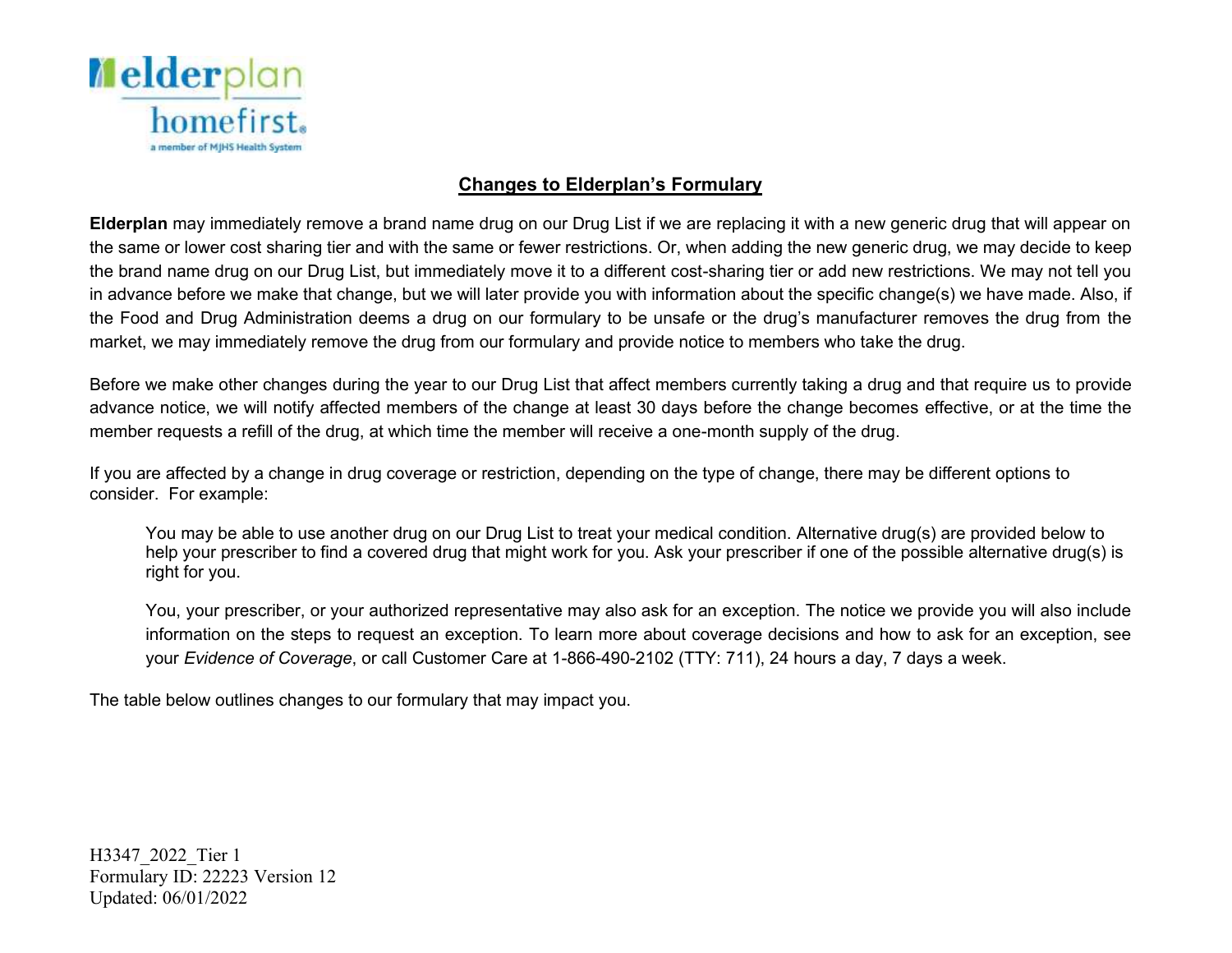

|                              |                                 |                                                              |                                                     | <b>Alternative</b>           |                  |
|------------------------------|---------------------------------|--------------------------------------------------------------|-----------------------------------------------------|------------------------------|------------------|
| <b>Name of Affected Drug</b> | <b>Description of Change</b>    | <b>Reason for Change</b>                                     | <b>Alternative Drug(s) *</b>                        | Drug(s)                      | <b>Effective</b> |
|                              |                                 |                                                              |                                                     | Cost-<br><b>Sharing Tier</b> | <b>Date</b>      |
| AMINOSYN-PF INJ 7%           | Deletion Of Drug From Formulary | Medicare Will No Longer Cover                                | <b>TROPHAMINE INJ 10%</b>                           | Tier 1                       | 05/01/2022       |
|                              |                                 |                                                              |                                                     |                              |                  |
|                              |                                 |                                                              |                                                     |                              |                  |
| <b>BEKYREE TAB</b>           | Deletion Of Drug From Formulary | Manufacturer Discontinuation                                 | <b>KARIVA TAB 28 DAY</b>                            | Tier 1                       | 02/01/2022       |
| <b>BYSTOLIC TAB</b>          | Deletion Of Drug From Formulary | Generic Available                                            | <b>NEBIVOLOL TAB</b>                                | Tier 1                       | 05/01/2022       |
| <b>CHANTIX PAK 1MG</b>       | Deletion Of Drug From Formulary | Generic Available                                            | <b>VARENICLINE TAB 1MG</b>                          | Tier 1                       | 05/01/2022       |
| <b>CHANTIX TAB</b>           | Deletion Of Drug From Formulary | Generic Available                                            | <b>VARENICLINE TAB</b>                              | Tier 1                       | 05/01/2022       |
| CYCLAFEM TAB 1/35            | Deletion Of Drug From Formulary | Manufacturer Discontinuation                                 | NORTREL TAB 1/35                                    | Tier 1                       | 02/01/2022       |
| CYCLAFEM TAB 7/7/7           | Deletion Of Drug From Formulary | Manufacturer Discontinuation                                 | NORTREL TAB 7/7/7                                   | Tier 1                       | 02/01/2022       |
| <b>DEXILANT CAP DR</b>       | Deletion Of Drug From Formulary | Generic Available                                            | DEXLANSOPRAZOLE CAP DR                              | Tier 1                       | 08/01/2022       |
| DUREZOL EMU 0.05%            | Deletion Of Drug From Formulary | Generic Available                                            | DIFLUPREDNATE EMU 0.05%                             | Tier 1                       | 05/01/2022       |
| <b>FARYDAK CAP</b>           | Deletion Of Drug From Formulary | Manufacturer Discontinuation                                 | <b>XPOVIO PAK</b>                                   | Tier 1                       | 06/01/2022       |
| <b>FAYOSIM TAB</b>           | Deletion Of Drug From Formulary | Manufacturer Discontinuation                                 | <b>RIVELSA TAB</b>                                  | Tier 1                       | 02/01/2022       |
| FREAMINE HBC INJ 6.9%        | Deletion Of Drug From Formulary | Manufacturer Discontinuation                                 | FREAMINE III INJ 10%                                | Tier 1                       | 01/01/2022       |
| <b>INTELENCE TAB 100MG</b>   | Deletion Of Drug From Formulary | Generic Available                                            | <b>ETRAVIRINE TAB 100MG</b>                         | Tier 1                       | 01/01/2022       |
| <b>INTELENCE TAB 200MG</b>   | Deletion Of Drug From Formulary | Generic Available                                            | ETRAVIRINE TAB 200MG                                | Tier 1                       | 01/01/2022       |
| <b>IVERMECTIN TAB 3MG</b>    | Prior Authorization Added**     | PA Added To Ensure Use Is For A Part<br>D Covered Indication | Consult Your Health Care Provider                   |                              | 03/01/2022       |
| KALETRA TAB 100-25MG         | Deletion Of Drug From Formulary | Generic Available                                            | LOPINAVIR-RITONAVIR TAB 100-25 MG                   | Tier 1                       | 01/01/2022       |
| KALETRA TAB 200-50MG         | Deletion Of Drug From Formulary | Generic Available                                            | LOPINAVIR-RITONAVIR TAB 200-50 MG                   | Tier 1                       | 01/01/2022       |
| MIBELAS 24 CHEW FE           | Deletion Of Drug From Formulary | Manufacturer Discontinuation                                 | NORETHINDRONE ACE-ETH ESTRADIOL-FE                  | Tier 1                       | 02/01/2022       |
| MINITRAN TD PATCH            | Deletion Of Drug From Formulary | Manufacturer Discontinuation                                 | CHEW TAB 1 MG-20 MCG (24)<br>NITROGLYCERIN TD PATCH | Tier 1                       | 02/01/2022       |
|                              |                                 |                                                              |                                                     |                              |                  |
| MONDOXYNE NL CAP 100MG       | Deletion Of Drug From Formulary | Manufacturer Discontinuation                                 | DOXYCYCLINE MONOHYDRATE CAP 100 MG                  | Tier 1                       | 02/01/2022       |
| <b>NARCAN SPR</b>            | Deletion Of Drug From Formulary | Generic Available                                            | NALOXONE HCL SPR                                    | Tier 1                       | 05/01/2022       |
| <b>SUTENT CAP</b>            | Deletion Of Drug From Formulary | Generic Available                                            | <b>SUNITINIB CAP</b>                                | Tier 1                       | 01/01/2022       |

H3347\_2022\_Tier 1 Formulary ID: 22223 Version 12 Updated: 06/01/2022